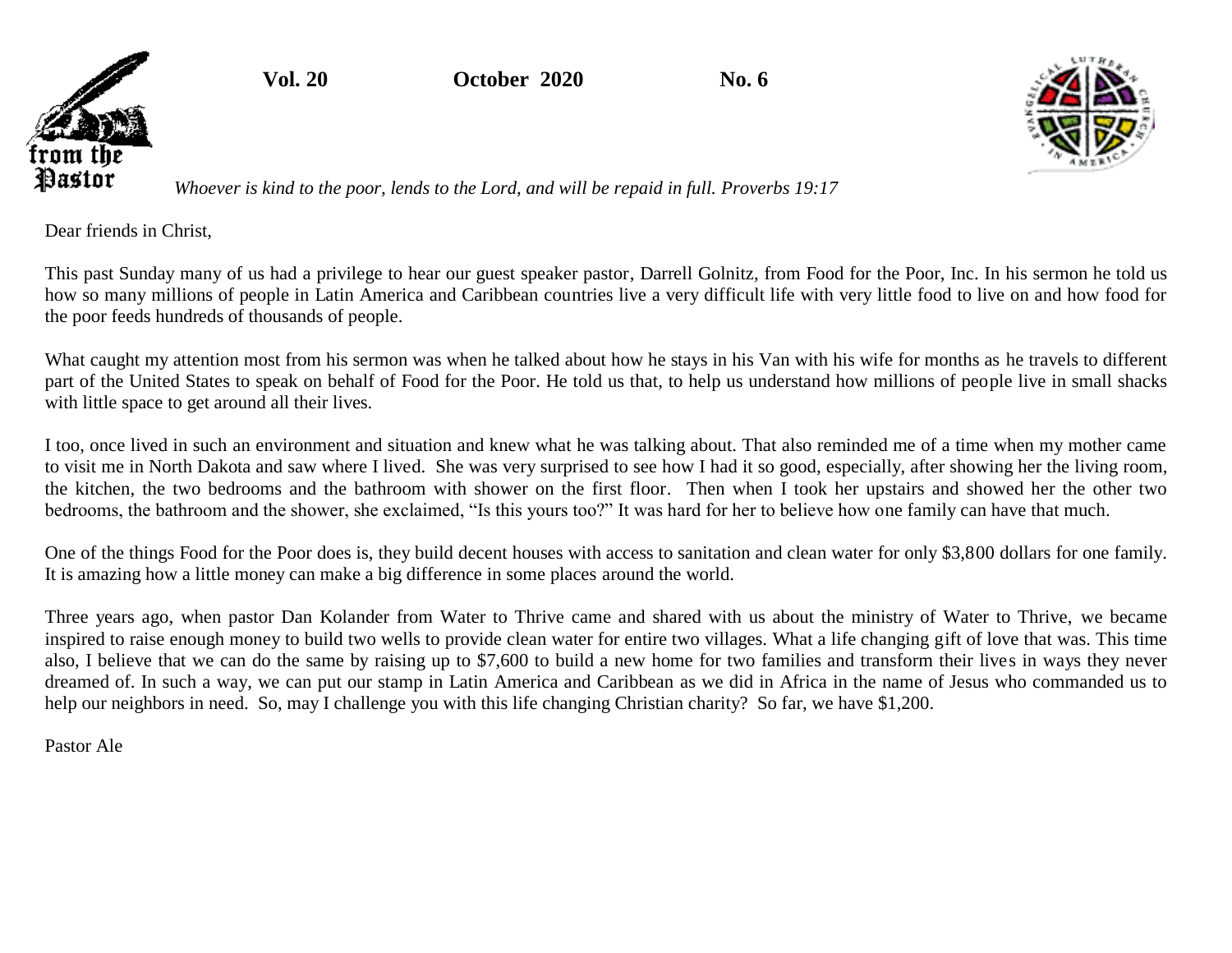- **October 4 – Zion – In-house worship – 8:30**
- **October 4 – Silver Creek – In-house worship and holy communion – 10:00**
- October 4 Online Sunday School begins via Zoom
- October  $7$  Confirmation Kick-Off
- October 7 *Next Faithful Move* Virtual Worship Youth and Families
- October 9 Deadline for LWR kits See WELCA article
- October 14 Silver Creek Council 8:00 PM



**President's Message Laura Rude**

Dear Zion Family,

October brings a turning point for us as we will be re-opening the church for in-person worship. My hope and prayer are that we all show love, compassion and respect for each other, so we can continue this path to our "new normal." Things will not be the

same as they were before but take comfort that our Almighty God who we worship and glorify is never changing.

I have recently been reflecting a lot on **hope** and what that means. My thoughts have come to this conclusion.

*H*ave no fear, God is with you. *O*pen my eyes, heart and mind Lord to the blessings you have given *P*ray for each other *E*veryone is loved and accepted



Thinking about hope in this way gives me a sense of peace. We cannot control what is happening to us, but we can control how we react to it.

Many activities will be taking place over the next couple of months as we look to return to normal Please watch for communications listed in this newsletter, on our website, Sunday announcements and/or social media. Together we will settle in, adapt and continue to thrive in God's love, doing God's work with our hands.

God's Peace and Love~ Laura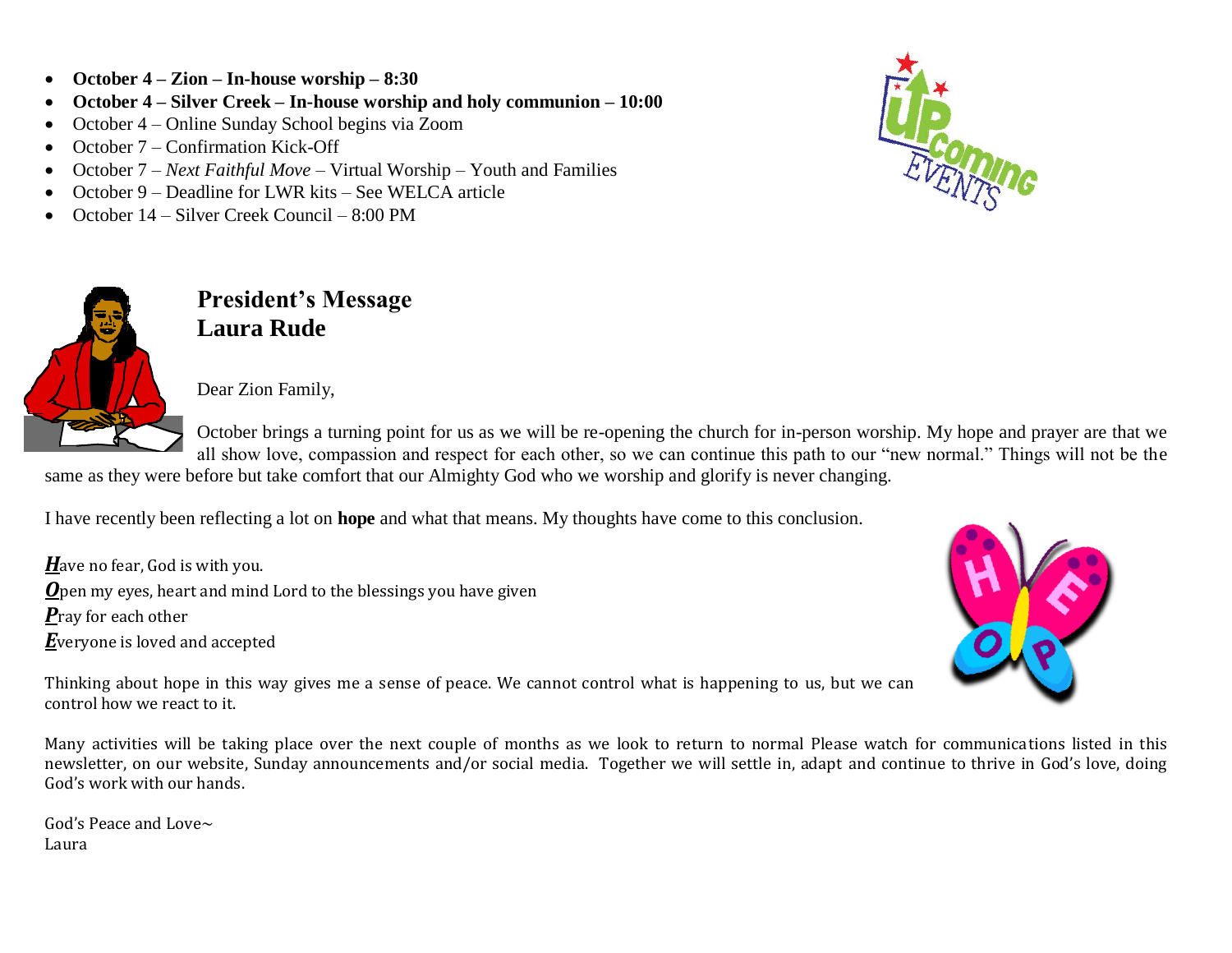Thank You to our Parish Planning Committee/Council for working hard over the last six months with the goal to bring us back to worship in person and do it with everyone's safety being considered. There are many challenges they have had to work through to accomplish this goal.

# **Parish Nurse Ministry**



We need your help in making this sustainable. It is important that each and every one of us help slow the spread of Covid-19. We can do this:

1. Stay 6 feet away from others

2. Wash or Sanitize your hands often….REALLY OFTEN

3. Wear a mask in church and businesses to keep them open as well as in public buildings or outside in crowds

4. Stay home if you are ill.

Some parish members may not feel comfortable returning yet or some members cannot wear a mask. If this is the situation, we prayerfully ask you to join in on the great Radio/TV broadcast until we can make changes. You are all with us always!

We can do this as we know we are not alone. May God give us all strength, courage, patience and understanding as we move forward, observing the viral spread and reacting appropriately.

Think positive and share God's Love!

Parish Nurse Sandra Knutson



# **Worship Together in the Sanctuary**

Sunday, October 4  $Zion - 8:30$ Silver Creek – 10:00 Wear your favorite mask.

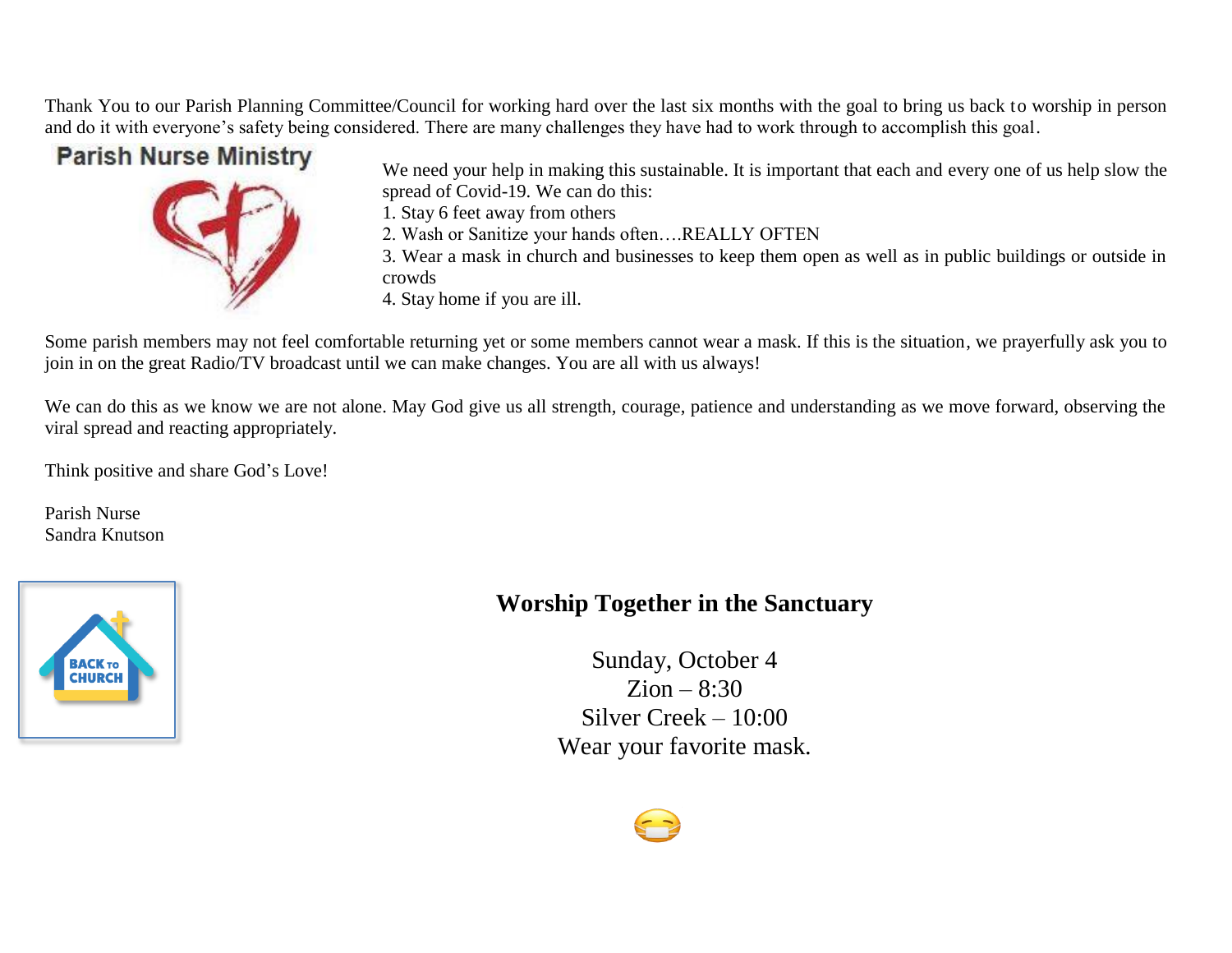

# **Worship Online**

October 4 will see worshippers back in the pews at both Zion and Silver Creek. Welcome back to the sanctuary.

If you are ill or are not yet comfortable worshiping with others, please take advantage of the alternatives to in-house worship.

- KTRF radio  $-1230$  AM at  $10:30$
- Cable  $TV$  Channel  $3$  KTRF
- Log into Zion's Facebook page *– Zion Lutheran Church – Thief River Falls*  and watch a livestream through Facebook Live. This will be available after the live service as well.
- Log in to Zion's webpage **ziontrf.org** and listen to the service over the internet. Directions below:

Under *Categories* on the bottom right side of the page, select – *Listen Online*. The link will appear in the upper left of the page. Click on the link <http://radio.securenetsystems.net/v5/KTRF> Then click on the blue arrow to listen to the worship broadcast.

# **Church Re-opening Guidelines**

Welcome back to worship at Zion.

- Stay home if not feeling well
- Wear face mask/covering at all times while inside the church
- Practice social distancing guidelines
- Seating will be spaced out accordingly to household occupancy
- Offerings can be dropped off at the designated locations in the back of the church
- The church will be thoroughly cleaned and sanitized after each service
- Love and respect each other by applying personal responsibility to these guidelines



As the Covid-19 pandemic has kept us at home and unable to meet in groups, our *Gather* magazine has provided an alternative way to grow spiritually. The fall Bible study series looks at "holy time" – God's presence in our past, present and future lives. Additional articles share stories related to that theme. We encourage you to use these timely WELCA resources until we are able to meet together in fellowship.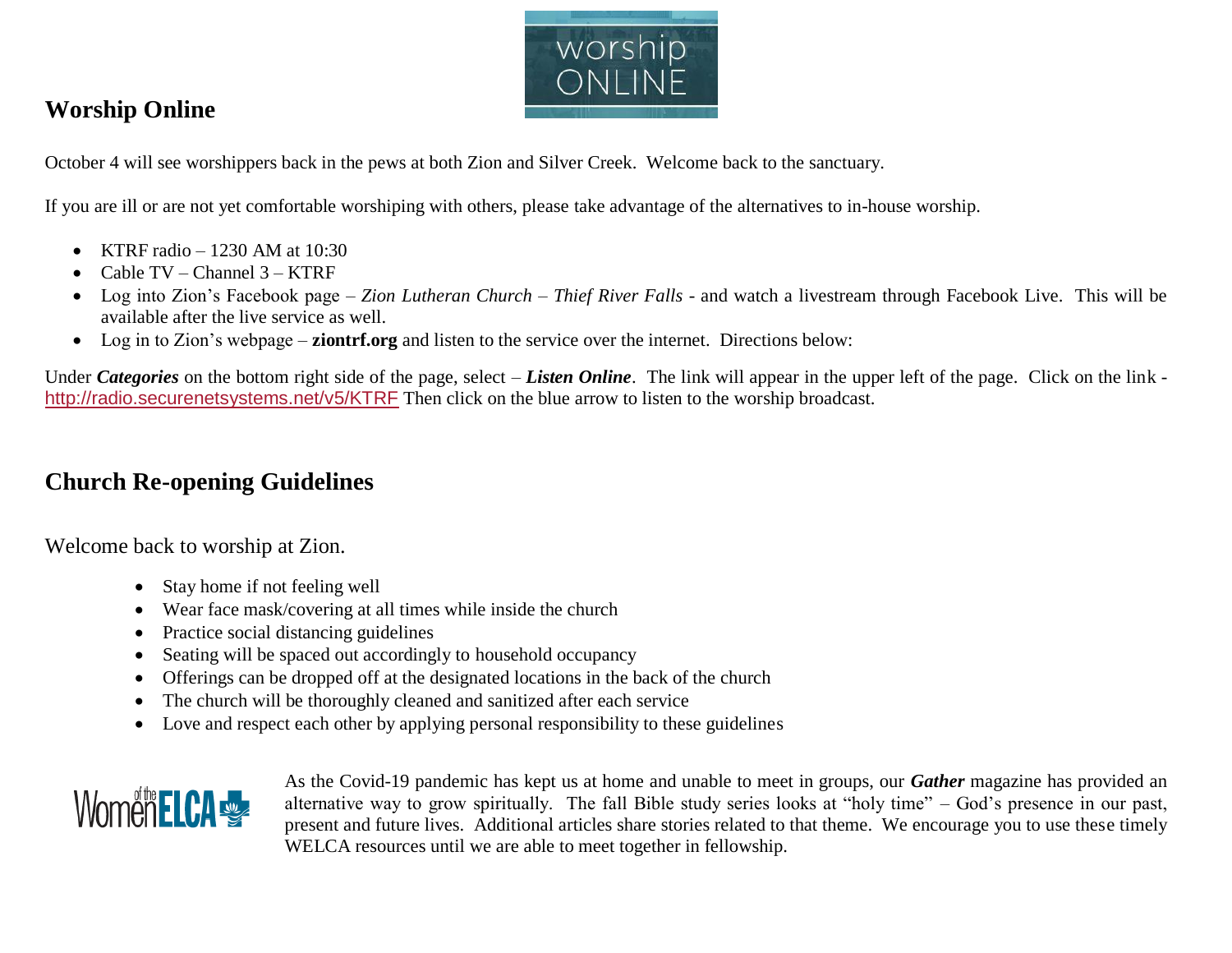**Lutheran World Relief** – the customary NW MN Synod spring and fall pick-up dates for quilts and school, personal care, and baby kits were cancelled. However, we can bring Zion's contributions to a site in Grand Forks, Oct. 15-16. If you or your circle or other groups have completed any kits or quilts, please bring them to Zion by Oct. 9 so we can record numbers and box them for shipping.

## **Madison Crane**

Director of Children, Youth, and Families Zion and Redeemer Lutheran Churches [rzyouthfam@gmail.com](mailto:rzyouthfam@gmail.com) 608-535-9151





I hope you are doing well as the schedules of school and work settle into a new routine. The gorgeous colors of the leaves are a that this is a season of changes, but perhaps we can find the beauty in the colors of the leaves before the trees let go. Then we could rake up the leaves and jump into them!

It was great to see families and students in-person at the outdoor Backpack Blessing. Even with masks and social distancing, we were able to see how these kids have grown. Not evenmasks could hide the ear-to-earsmiles!We are looking forward to startingSundaySchool online on October 4th!

The confirmation classes of 8th, 9th & 10th graders will be starting classes and catching up from this spring. The 6th & 7th graders will be starting a devotional time after worship twice a month with Madison. Letters have been sent home with those details. Please keep supporting them in your prayers. We are planning an inperson service to affirm the baptismal promises of the 11th graders. Please keep those plans in your prayers as well. There will be a monthly event online for middle school and senior high students. OnWednesday October 7, at 7:00pm, there will be a virtual *Next Faithful Move* worship. I will be sending the link via the emails to register the confirmation students. Families are welcome to join in!

As worship opens to in-person, we are prayerfully considering youth happenings. For the month of October, we will continue on-line faith formation programming like Sunday School, the 6th & 7th grade devotional through Zoom, as well as the confirmation classes for 8th-10th grades. Another note - I am continuing to have Mondays off. I will be working out of office October 11th-24th.

We are looking forward to connecting with families for the 2nd grade Bible Class, First Communion for the 6th graders, and the Confirmation service. Please watch for mail if you have students in those grades. There are many working pieces to prayerfully consider. Thank you for your understanding and support during this time!

Peace and take care – Madison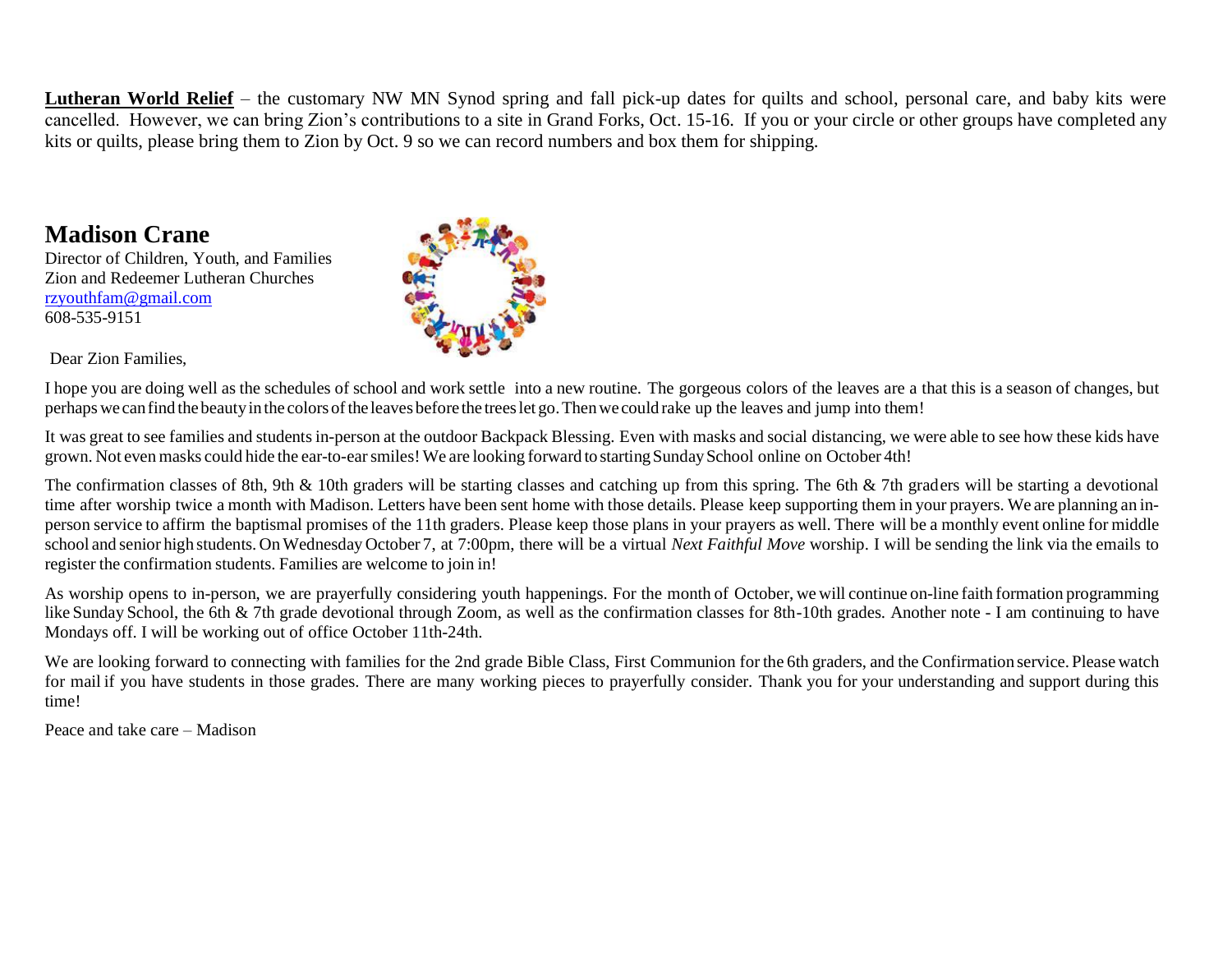

## **October is Stewardship Month.**

The theme is "God's Work. Our Hands."

Temple talks will part of each Sunday service to talk about the importance and responsibility of giving of time and talents. The Parish Planning Council is asking that you prayerfully consider what your hands can give in the spirit of spreading God's love to our brothers and sisters in Christ. The question shouldn't always be *HOW* much you give but *WHAT* you can give. There are many needs in many different areas of the church, office help, Confirmation, Sunday School, building maintenance, serving on a board, being a prayer warrior and financial support.

Please look for future communications as we go through October.

God's Blessings always~ The Parish Planning Council





Called to be God's hands in a hurting world, the parishioners of Zion extended their help in friendship and compassion to the people of Thief River Falls and the surrounding communities.

What started as a massive mask making organization and a part of TRF Mask Makers, Zion has donated countless hours and financial help to the mission of providing homemade masks to help slow the spread of the Covid 19 virus.

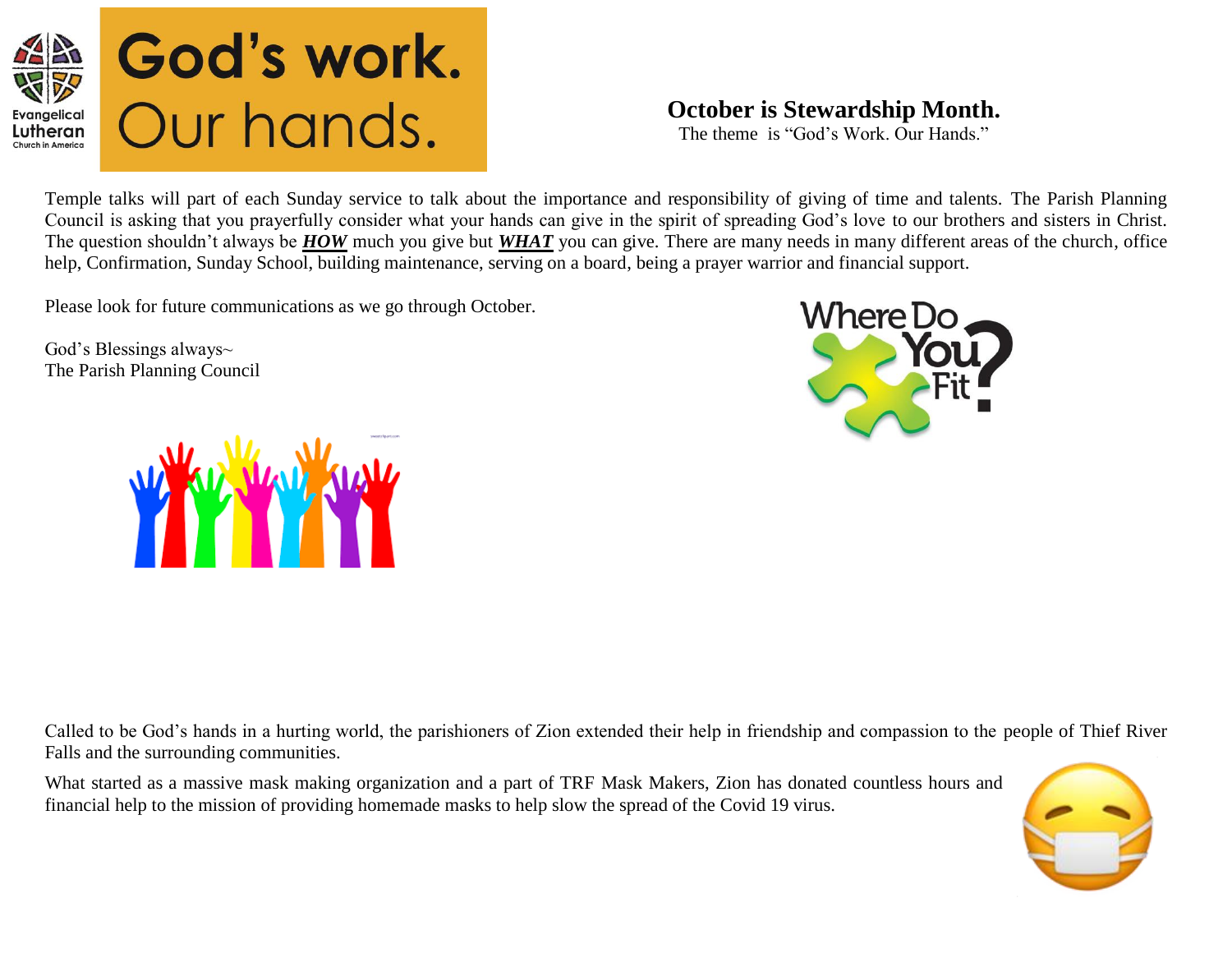Once a week since the beginning of April, Zion has shared masks with neighbors and strangers. Monday, September 28, was Zion's last mask giveaway. It has distributed **5,045** masks, each made by women who share the belief – "I became a mask maker, because your life is worth my time."

Zion would like to thank the countless people who have been part of the mask-making mission, whether it was through Zion or TRF Mask Makers. Thousands of masks have been sewn by local women and donated to hospitals, nursing homes, businesses, schools and individuals. Hundreds of dollars, countless yards of fabric, thread and elastic, and hundreds of hours have been donated to the cause. You are truly God's hands in a hurting time. May He bless you all.





## **Silver Creek**

We have exciting news for Silver Creek members. Sunday, October 4, at 10:00 AM we will be having our first in person worship since last March. Following guidelines, we will have to wear masks and social distance, but we will be together again. The service may have to be altered a bit, but uncertain how it will affect our congregation. Holy communion is planned for the 4th. If the COVID numbers continue to grow in our community we may have to cancel, so please remember that all announcements will be on KTRF. We also have an email address and if you could send a message to **[silvercreeklutheran@gmail.com](https://mail.mncable.net/webmail/src/compose.php?send_to=silvercreeklutheran@gmail.com)** we will have your

address. It will then be possible to send a group email with announcements for our congregation. Think it is time to get tech savvy!

Also following ELCA guidelines the WELCA will not be meeting through the end of 2020. We will keep you posted on our plans for the coming year.

Reminder, we will not be able to have our quilt raffle this fall. The quilt is almost done, so we will be ready for next year. Since we won't have the income from the raffle, it would be appreciated if you could continue to support the budget with your offerings.

Council will meet on October 14th at 8 PM Any questions or concerns would be welcome.

Bev Rupprecht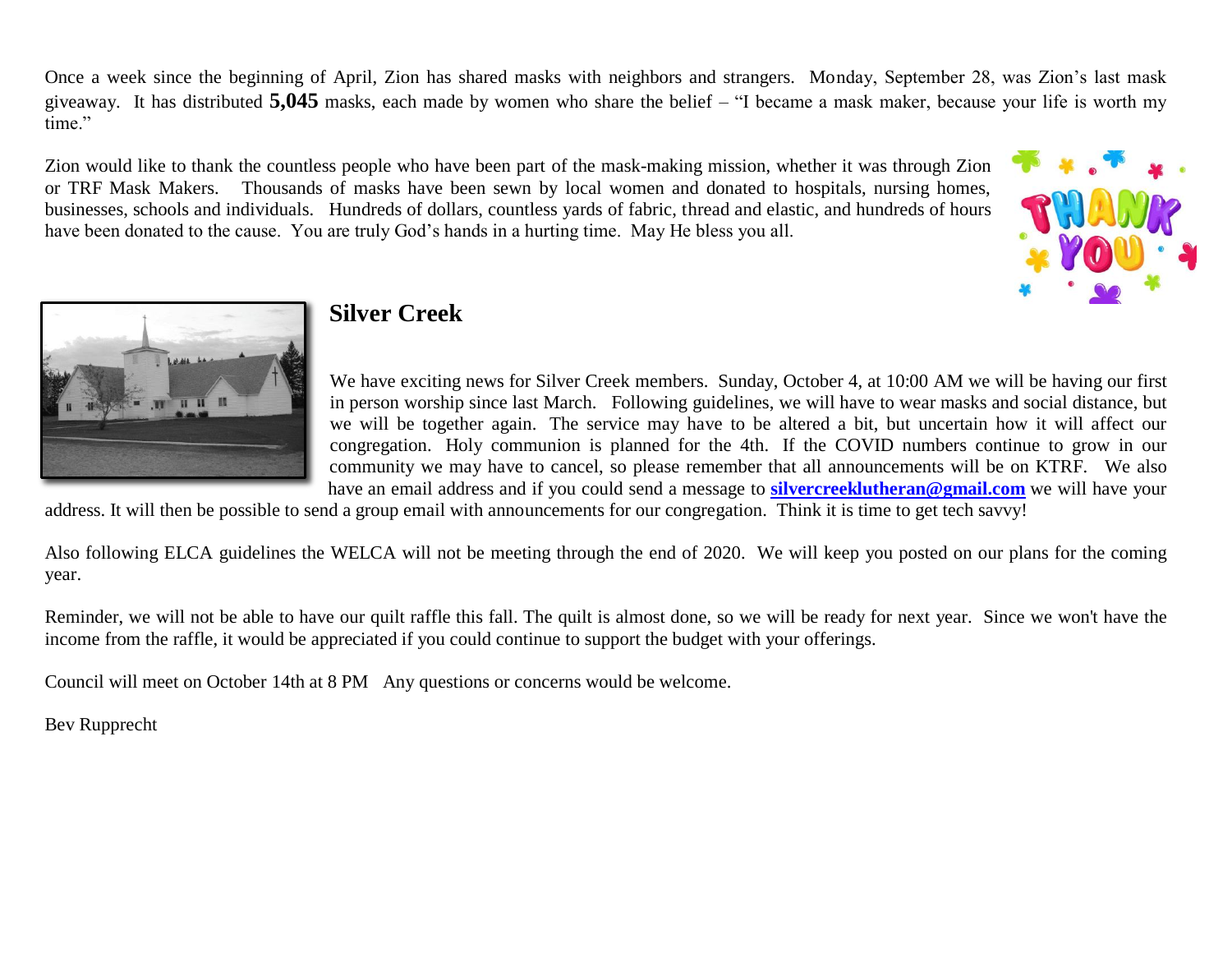

#### **Zion Lutherans Parish Planning Council Minutes September 8, 2020**

The Parish Planning Council meeting was called to order by President Laura Rude at 7:02 pm. In attendance were Laura Rude, Ale Tulu, Barbara Overbye, Madison Crane, Tim Numedahl, Mike Spears, Dennis Yost, Sharon Jorde, Marijo Nabben, Glenice Johnson, Darlene Hulteen, Penni Nelson, Deb Holtan and guest Parish Nurse Sandy Knutson.

Madison led the council with prayer with Pastor Ale following with another prayer.

The minutes from the August 4, 2020 meeting were presented. A motion was made to accept the minutes as presented. The motion was seconded and approved.

Discussion was held during the Treasurers Report. A motion was made to purchase a new computer for the church office. The motion was seconded and approved. Also discussed was Silver Creeks finances. A motion was made to forgive Silver Creeks monthly fees to Zion for the months of September, October and November. The motion was seconded and approved. Financial statements will go out the end of September. Laura and Dennis Yost will draft a letter to be sent with the financial statements with a "thank you" to members for their financial support and a reminder that October is Stewardship month and that pledge time is coming up.

The Treasurers Report was filed for audit.

Pastor Ale reminded the council that Mission Sunday is September 27th. Glenice will make an announcement about Mission Sunday this coming Sunday during the announcements.

Madison Crane reported registration for Sunday School and Confirmation classes are happening right now. The "Backpack Blessing" will take place on Sunday the 13th in the church parking lot starting at 9:30 for grades Pre-K through 12th grade. Confirmation kick off is Wednesday October 7th.

Silver Creek will be meeting tomorrow night (September 9th). They will follow Zion's lead with letters to their congregation.

Dennis Yost from the Stewardship Board asked for help doing Temple Talks again with the upcoming Stewardship month.

Marijo Nabben from Lay Ministry and Evangelism reported her board plans to meet the end of October.

Glenice Johnson reported that the committee working on the constitution is making progress.

President Laura Rude was happy to report that all three ELCA church presidents in TRF are meeting, talking and are on the same page to make a unified front! Also, Madam President stated that Zion will be penciling in Sunday October 4th to open up the church for services. This will all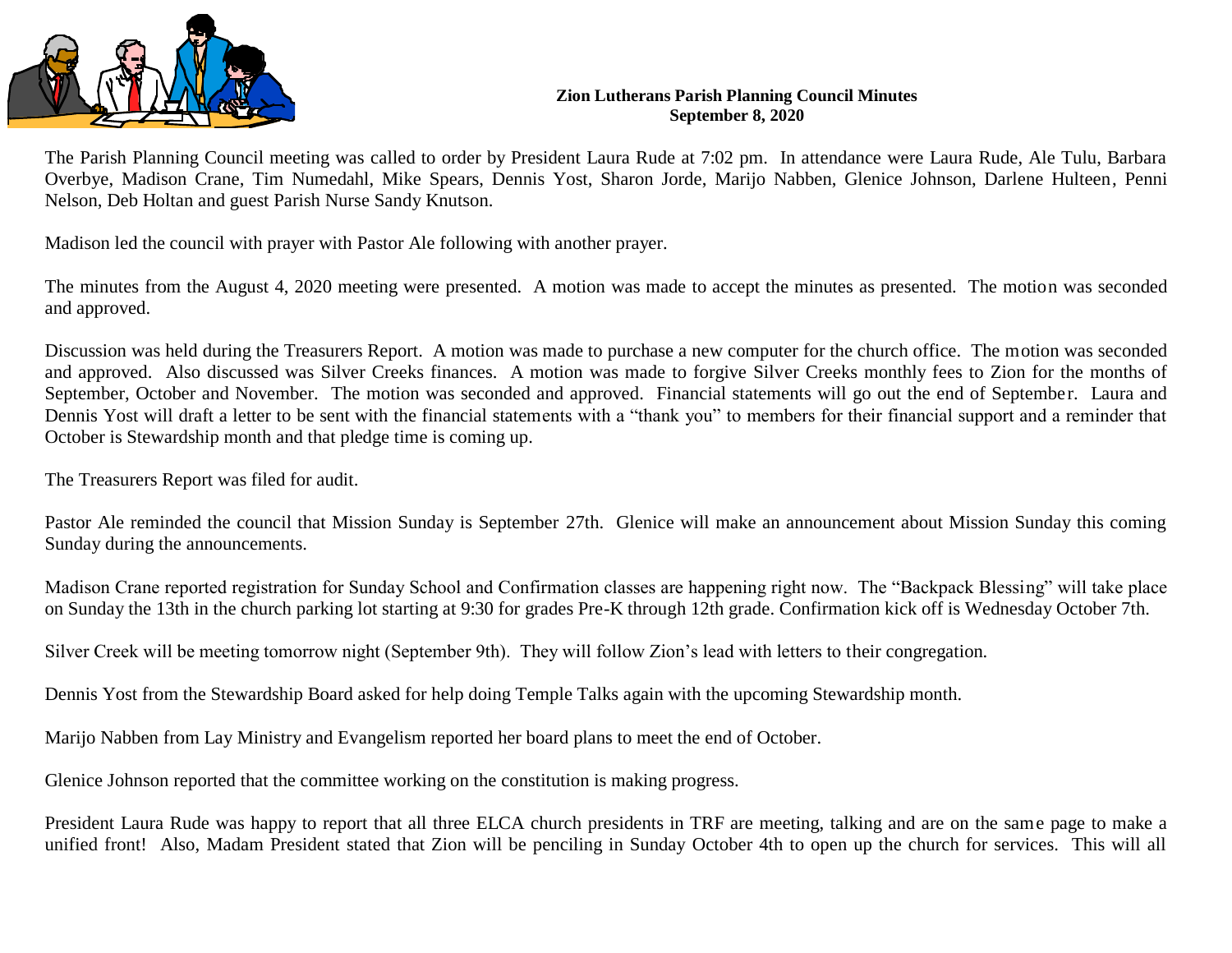depend on the reported Covid cases. There will be information on what the guidelines will be in the newsletter. For the time being only the 8:30 service will be held. The semi-annual meeting that was supposed to be held on Sunday September 27th is cancelled.

The meeting was adjourned at 8:49 after praying the Lord's Prayer.

Respectfully submitted by Deb Holtan, Council Secretary



*Sunday School News* 

**Sunday School officially starts October 4, 2020!! Becky and Davina can't wait to see all our Sunday School Friends again!** 

**We have a LOT to share so here goes…**

This year is going to be a little different. We are starting Sunday School off virtually! We want to make sure all our Sunday School friends and their families remain safe, so we have elected to start this year off online.

Every Sunday Becky and Davina will post a NEW Sunday School video with that week's lesson. The lesson will be up from Sunday through the following Saturday, so families have time to review it as many times as they want! The previous week's lesson does have to be removed prior to us posting a new week's lesson so make sure you watch the video while you can! You never know who will be teaching each week!!

Our videos will be shared via a YouTube link on both our Facebook Site as well as via Remind.

### **Parents – Please make sure you like our Zion Sunday School Facebook Page as this is where all Sunday Class Videos will be shared!!**

∯∘ **Facebook**: Zion Lutheran Church Sunday School – TRF

### **If you don't have Facebook, please make sure you sign up for Remind!**

**Remind:** @ziontrfss

All updates and information will be shared via these two options.